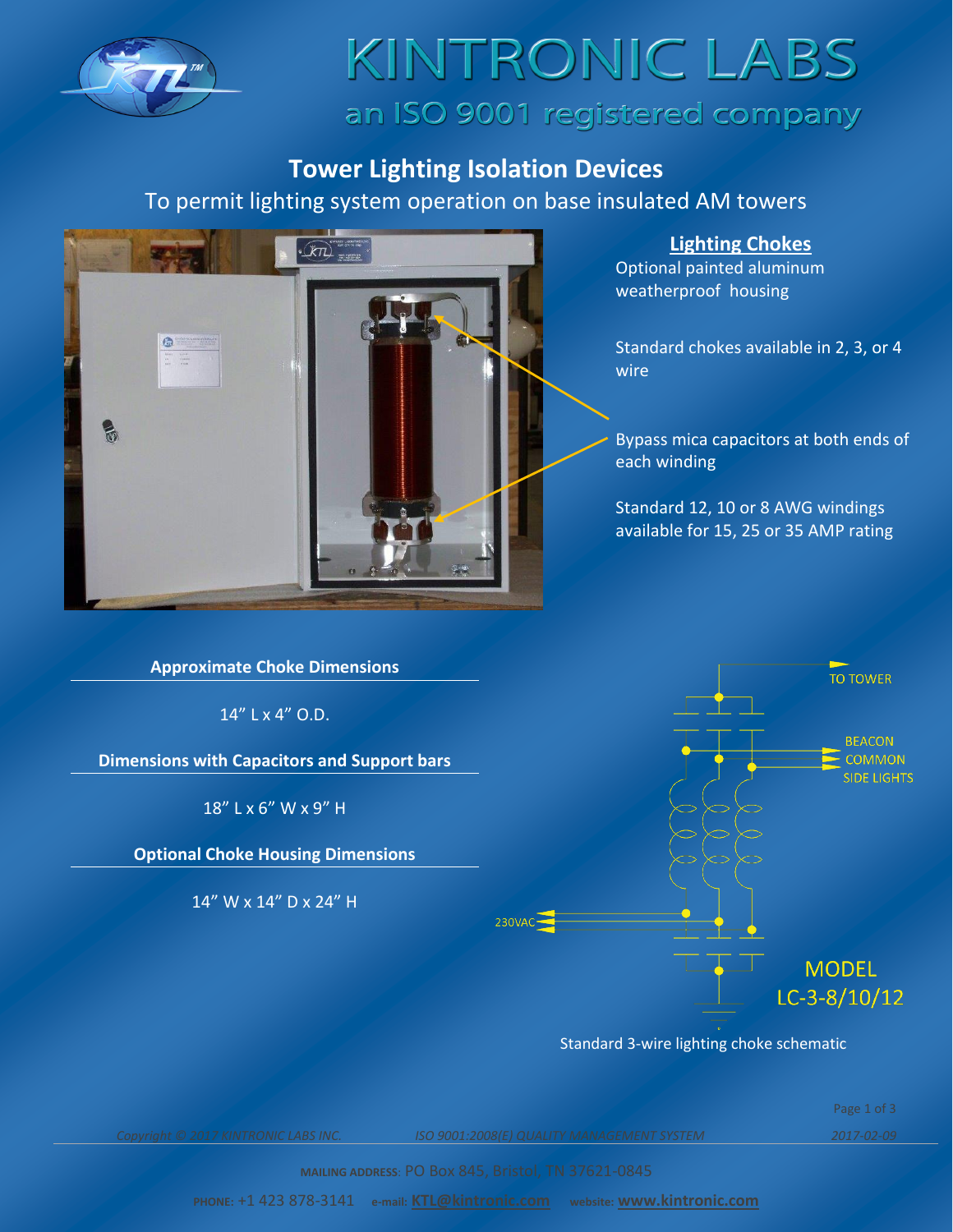

# KINTRONIC LABS an ISO 9001 registered company

#### **Slotted Isocoil**

Inductive slotted winding of copper tube enables ease of servicing and reconfiguration of internal conductors

Internal conductors terminated at both ends of winding with copper junction boxes containing barrier strips with bypass capacitors on each conductor

Copper winding is conservatively designed for the maximum AM peak voltage and current that will be present with full carrier transmitter power + 125% MOD

Optional anti-resonant variable vacuum capacitors are included for AM tower high-impedance designs





### **Unslotted Isocoil**

- Inductor copper winding with insulated DC/AC conductors internal to the winding
- Designed for lower volume space requirements than the slotted inductors
- Terminated at both ends with a copper junction box with internal barrier strip and bypass capacitors for each conductor
- Serves as a robust static drain choke for the AM tower
- Can be used as a separate tuning component in the matching network for the AM tower
- Designed for the worst case AM peak voltage and current
- Optional anti-resonant variable vacuum capacitors are included for AM high impedance tower designs

*Copyright © 2017 KINTRONIC LABS INC. ISO 9001:2008(E) QUALITY MANAGEMENT SYSTEM 2017-02-09*

Page 2 of 3

**MAILING ADDRESS**: PO Box 845, Bristol, TN 37621-0845

**PHONE:** +1 423 878-3141 **e-mail: [KTL@kintronic.com](mailto:KTL@kintronic.com) website: [www.kintronic.com](http://www.kintronic.com/)**